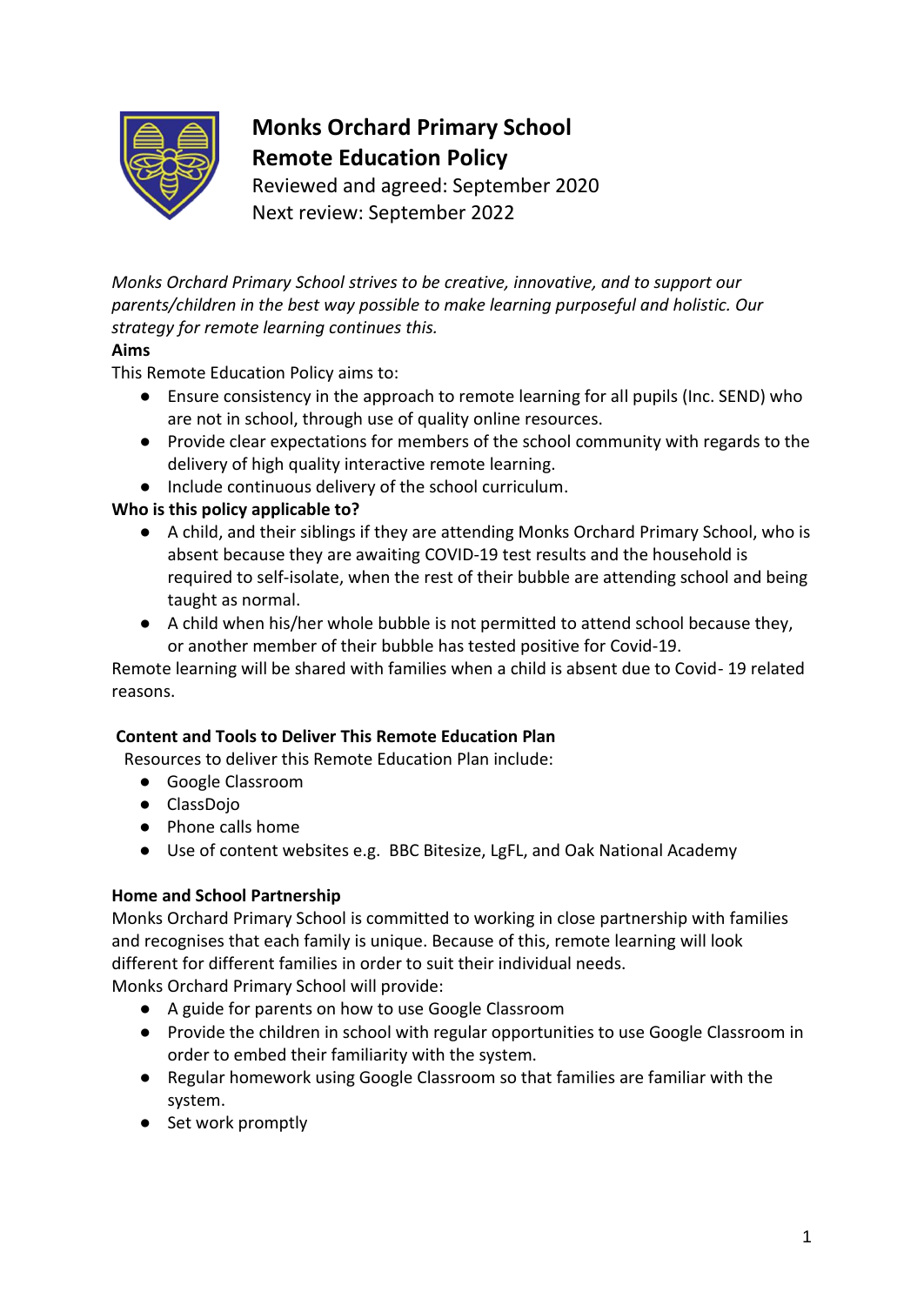We would encourage parents to:

- Find a suitable space for their child to work, if this is possible.
- Support their children in the completion of work, encouraging them to work with good levels of concentration, but not completing the work *for* the child.
- Contact school as soon as possible if they are having trouble accessing the online work.

## **Digital Citizenship (E-safety)**

All children complete computing lessons including studying digital citizenship rules and are expected to comply with these when using devices in school; this applies when children are working on computers at home.

### **Roles and responsibilities**

### **Teachers**

Monks Orchard Primary School will provide a refresher training session and induction for new staff on how to use Google Classroom.

When providing remote learning, teachers are responsible for:

- Setting work for the pupils in their classes on Google Classroom, which should follow the same curriculum for the class had they been in school, wherever possible
- Working with parents to find an appropriate solution if they are unable to access Google Classroom (use of ClassDojo, email, etc.)
- Ensuring that work is appropriately differentiated and that pupils with EHC plans continue to have their needs met while learning remotely
- Providing feedback on work
- Keeping in touch with pupils who are not in school and their parents via ClassDojo, email or phone calls.

Any complaints or concerns shared by parents or pupils should be reported to the appropriate phase leader.

For any safeguarding concerns, refer immediately to the DSL

### **Senior Leaders**

Alongside any teaching responsibilities, senior leaders are responsible for:

- Co-ordinating the remote learning approach across the school, including monitoring of engagement.
- Monitoring the effectiveness of remote learning, through regular monitoring of Google Classroom.
- Monitoring the security of remote learning systems, including data protection and safeguarding considerations

### **Designated safeguarding lead**

The DSL is responsible for managing and dealing with all safeguarding concerns. For further information, please see the Safeguarding Policy.

### **IT Technician**

The IT technician is responsible for:

- Fixing issues with systems used to set and collect work
- Helping staff with any technical issues they're experiencing